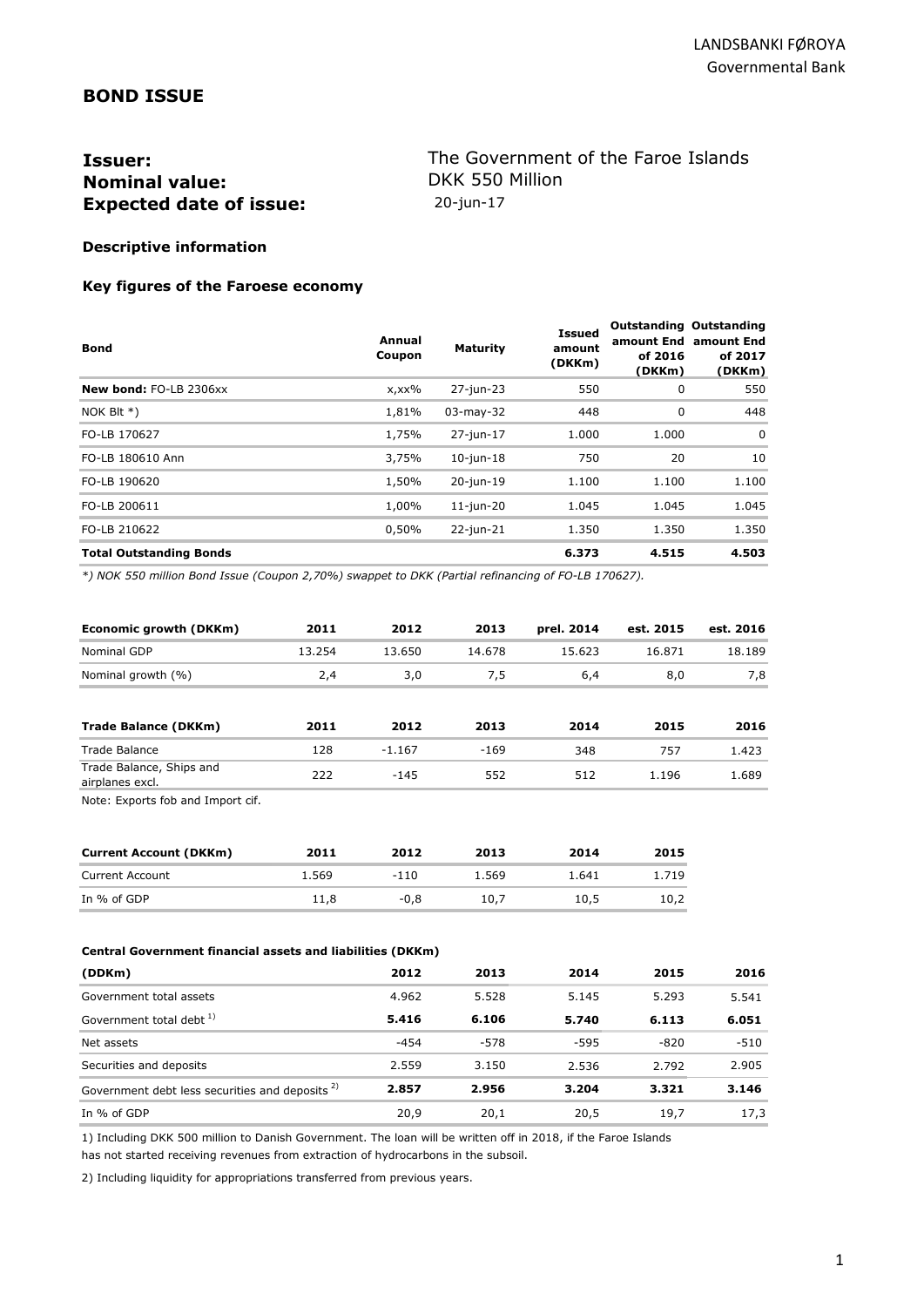| <b>Central Government Accounts</b><br>(DKKm) | <b>Realized</b> | Realized       | <b>Realized</b> | Realized | <b>Budget</b>     |
|----------------------------------------------|-----------------|----------------|-----------------|----------|-------------------|
|                                              | 2013            | 2014           | 2015            | 2016     | 2017 <sup>1</sup> |
| Taxes, direct                                | 2.190           | 2.360          | 2.448           | 2.472    | 2.573             |
| Taxes, indirect                              | 1.829           | 2.003          | 2.041           | 2.218    | 2.258             |
| <b>Transfers from Denmark</b>                | 665             | 671            | 700             | 695      | 686               |
| Sales of goods and services                  | 794             | 848            | 768             | 728      | 711               |
| Revenue from fees                            | 224             | 246            | 238             | 482      | 455               |
| Other                                        | 52              | 46             | 36              | 29       | 61                |
| Operating revenues, ex. interest             | 5.754           | 6.174          | 6.231           | 6.624    | 6.744             |
| Personel cost                                | $-2.232$        | $-2.310$       | $-2.073$        | $-2.178$ | $-2.323$          |
| Transfers to individuals                     | $-1.594$        | $-1.623$       | $-1.661$        | $-1.682$ | $-1.711$          |
| Other transfers                              | $-389$          | $-422$         | $-456$          | $-492$   | $-477$            |
| Purchase of goods and services               | $-1.367$        | $-1.412$       | $-1.362$        | $-1.404$ | $-1.361$          |
| Other expenses                               | $-293$          | $-343$         | $-403$          | $-481$   | $-510$            |
| Operating expenses, ex. interest             | $-5.875$        | $-6.110$       | $-5.955$        | $-6.237$ | $-6.382$          |
| <b>Primary Operating Balance</b>             | $-121$          | 64             | 276             | 387      | 362               |
| Interest income and dividends                | 94              | 146            | 101             | 142      | 78                |
| Interest expenses                            | $-137$          | $-117$         | $-108$          | $-63$    | $-20$             |
| <b>Operating Balance</b>                     | -164            | 93             | 269             | 466      | 420               |
| Sale of fixed assets                         | 13              | 11             | 8               | 27       | 64                |
| Sales of shares                              | $\mathbf 0$     | $\overline{7}$ | $\mathbf 0$     | 58       |                   |
| Capital revenues from Denmark                | 103             | $\mathbf 0$    | $\mathbf 0$     | 0        |                   |
| Repayments of loans, domestic                | 17              | 39             | 19              | 91       | 20                |
| Abolishment of Landsbanki Føroya             | 164             | $\mathbf 0$    | $\mathbf 0$     | 0        |                   |
| <b>Total capital revenues</b>                | 297             | 57             | 27              | 176      | 84                |
| Construction of fixed capital                | $-239$          | $-351$         | $-311$          | $-296$   | $-227$            |
| Acquisition of fixed capital                 | $-33$           | -9             | $-34$           | $-14$    | $-22$             |
| Injection of cap. into publ. Ltd.'s          | $-83$           | $-17$          | -5              | $-95$    | -35               |
| Net lending, domestic                        | $-13$           | $-20$          | $-24$           | $-24$    | -9                |
| <b>Total capital expenses</b>                | -368            | -397           | -374            | -429     | -293              |
| <b>Budget surplus/deficit</b>                | $-235$          | -247           | $-78$           | 213      | 211               |
| Debt repayment                               | $-434$          | $-1.512$       | $-890$          | $-1.360$ | $-1.010$          |
| Gross financing surplus/deficit              | -669            | $-1.759$       | -968            | $-1.147$ | -799              |
| New borrowing                                | 1.000           | 1.100          | 1.045           | 1.350    | 1.000             |
| Net financing surplus/deficit                | 331             | -659           | 77              | 203      | 201               |

1) Government Budget Act as approved by the parliament in December 2016.

2) At the beginning of the fiscal year 2017, appropriations transferred from previous years are DKK 64 m.